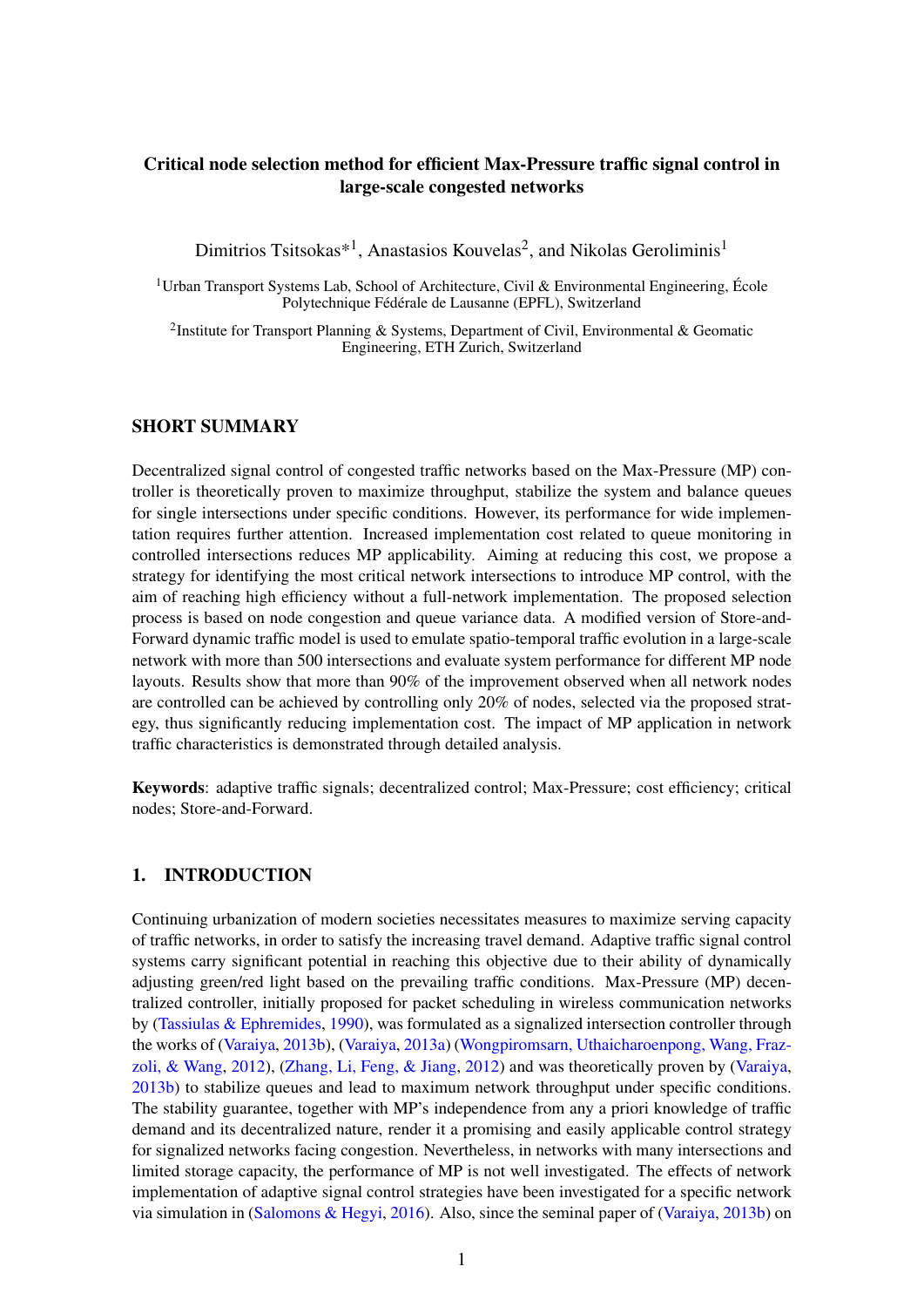MP assumed point queues and no spill-backs, it is important to investigate the effect that relaxation of these assumptions might have in network performance.

Despite the increased research interest in MP (e.g. see the more recent works of [\(Gregoire, Qian,](#page-11-6) [Frazzoli, De La Fortelle, & Wongpiromsarn,](#page-11-6) [2014\)](#page-11-6), [\(Kouvelas, Lioris, Fayazi, & Varaiya,](#page-11-7) [2014\)](#page-11-7), [\(Le et al.,](#page-11-8) [2015\)](#page-11-8), [\(Manolis, Pappa, Diakaki, Papamichail, & Papageorgiou,](#page-11-9) [2018\)](#page-11-9), [\(Mercader,](#page-11-10) [Uwayid, & Haddad,](#page-11-10) [2020\)](#page-11-10)), its applicability remains low due to its high installation and maintenance cost related to the required traffic measurement equipment, which is proportional to the number of controlled intersections. However, little to no research has been done to investigate the importance of the number and topology of the MP controlled intersections in the overall system performance, with most efforts assuming global network installation. This study aims at investigating how MP performance is affected by the number and topology of the controlled intersections and proposes a strategy to identify critical intersections for MP control, by targeting a set of node characteristics including occupancy and variance of queues of surrounding links, as well as duration of high node congestion. These characteristics directly relate to the objectives of MP controller and can be reliable indicators of high potential performance improvement through MP control. A modified version of a queuing-based traffic model is used to evaluate a set of different MP controller layouts with different numbers of network nodes involved, selected either randomly or based on the proposed strategy. Results of a detailed analysis of the performance changes induced by MP in the network and node level are presented below.

## 2. METHODOLOGY

#### *The Max-Pressure Controller*

The MP traffic controller, as described by [\(Varaiya,](#page-11-1) [2013b\)](#page-11-1), is a feedback-based signal control algorithm that modifies green time allocation among competing phases of independent intersections based on real-time queue measurements of upstream and downstream links. The version utilized here is similar to the one presented in [\(Kouvelas et al.,](#page-11-7) [2014\)](#page-11-7), briefly explained hereafter.

A traffic network is represented as a directed graph  $(N, Z)$  consisting of a set of links  $z \in Z$  and a set of nodes  $n \in N$ . At any signalized intersection *n*,  $I_n$  and  $O_n$  denote the sets of incoming and outgoing links, respectively. The cycle time  $C<sub>n</sub>$  and offset, which enables coordination with the neighboring intersections, are pre-defined and not modified by MP. Intersection *n* is controlled according to a pre-timed signal plan, which defines the sequence, configuration and initial timing of a fixed number of phases that belong to set  $F_n$  (including the fixed total lost time  $L_n$ ). During activation of each phase  $j \in F_n$ , a set of non-conflicting approaches  $v_j$  (i.e. connections between pairs of incoming-outgoing links of the node) get right-of-way (green light) simultaneously. The saturation flow of any link *z*, denoted as  $S_z$ , refers to the maximum possible flow that can be transferred to downstream links, depending on link and intersection geometry. The turning ratio of an approach between links  $i - w$ , where  $i \in I_n$ ,  $w \in O_n$  is denoted as  $\beta_{i,w}$  and refers to the fraction of the outflow of upstream link *i* that will move to downstream link *w*. The present version of MP assumes that turning ratios are known to the controller. However, it has been shown that control effectiveness is not deteriorated if turning ratios are estimated (see [\(Le et al.,](#page-11-8) [2015\)](#page-11-8)). By definition, the following relation stands for every node *n*,

<span id="page-1-0"></span>
$$
\sum_{j \in F_n} g_{n,j}(k_n) + L_n = \text{(or } \leq) \ \ C_n \tag{1}
$$

where  $k_n = 1, 2, \ldots$  is the discrete-time control cycle index of node *n*, and  $g_{n,j}$  denotes the green time duration of phase *j* at cycle *kn*. The inequality may apply in cases where long all-red phases are imposed for any reason (e.g. gating).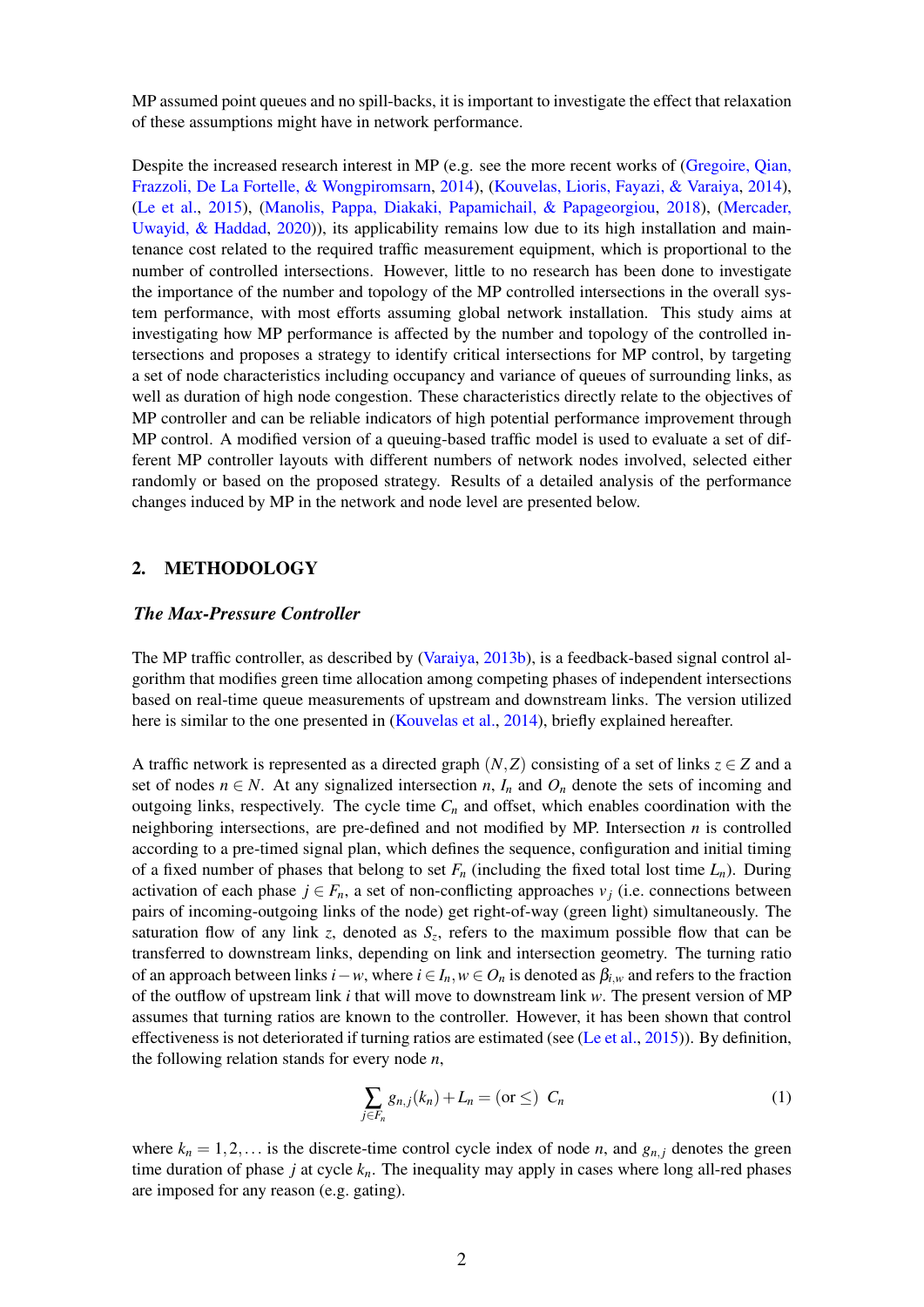Phase sequencing remains unchanged by the present version of the controller. Consequently, all phases are activated (get green) for a minimum time, in the same ordered sequence, within every cycle. This is translated to the following constraint for every node *n*,

<span id="page-2-3"></span>
$$
g_{n,j}(k_n) \ge g_{n,j,\min}, j \in F_n,\tag{2}
$$

where,  $g_{n,i,\text{min}}$  is the minimum green time required for phase *j* of node *n*, long enough to serve the respective pedestrian movements. The system state is represented by the average number of vehicles inside incoming and outgoing links *z* of node *n* (queues) during control cycle *k*, denoted as  $x<sub>z</sub>(k)$ . Assuming that real-time measurements (or estimates) of turning ratios and queues around the controlled intersection are available, the pressure  $p_z(k)$  of every incoming link  $z \in I_n$  of node *n* based on control cycle *k* is computed as the weighted difference between occupancy levels of any link and its downstream links, as

<span id="page-2-0"></span>
$$
p_z(k) = \left[\frac{x_z(k)}{c_z} - \sum_{w \in O_n} \frac{\beta_{z,w} x_w(k)}{c_w}\right] S_z, \ z \in I_n \tag{3}
$$

where  $c_z$  is the storage capacity of link  $z$ . The normalization of queues by dividing by the storage capacity aims at considering the link length and number of lanes, so that pressure indicates link spill-back probability. By multiplying by saturation flow, pressure is weighted according to link service rate. Essentially, pressure depicts a probability of efficient green time utilization (vehicles actually crossing the node) based on the congestion level difference between every upstream and all its downstream links. High pressure indicates higher potential in traffic production, i.e. several vehicles waiting to be served and enough available space in downstream links to receive them. Low or close to zero pressure indicates high probability of a downstream queue to reach its storage capacity and spill-back in the following cycle (gridlock), or small queue of vehicles upstream. We should note that negative pressure is meaningless, so the constraint  $p_z(k) \geq 0$  must hold.

Pressures of all incoming links of the intersection are calculated according to queue measurements at the end of every control cycle and used for updating greens for next cycle. Equation [3](#page-2-0) is applied for all  $z \in I_n$  and pressures for all incoming links of node *n* are computed at the end of every control cycle. Then, the pressure of each stage *j* is defined as the sum of the pressures of all links belonging to the stage, as follows.

$$
P_{n,j}(k) = \max\left\{0, \sum_{z \in v_j} p_z(k)\right\}, \quad j \in F_n \tag{4}
$$

Phase pressures are then used as weights for the distribution of the total available green time.

### *Green time calculation*

After pressure values  $P_{n,i}$  are available for every phase  $j \in F_n$  of intersection *n*, the total amount of effective green time,

<span id="page-2-1"></span>
$$
G_n = C_n - L_n = \sum_{j \in F_n} g_{n,j}^{\star}, \ \ n \in N \tag{5}
$$

is distributed to the phases of node *n* according to pressure values. In the above equation [\(5\)](#page-2-1),  $g_{n,j}^{\star}$ denotes the green of phase *j* at intersection *n* according to the static fixed-time control plan. It holds that  $g_{n,j}^{\star} \geq g_{n,j,\text{min}}, \forall j \in F_n$ .

There are several different approaches that have been proposed regarding green time calculation, some of which also include phase activation based on pressures. In this version, since phases are activated in a strictly defined and non-changing order with a guaranteed minimum green time, green time  $\tilde{g}_{n,i}(k)$  is assigned to every phase *j* proportionately to the computed pressures, as follows.

<span id="page-2-2"></span>
$$
\tilde{g}_{n,j}(k) = \frac{P_j(k)}{\sum_{i \in F_n} P_i(k)} G_n, \quad j \in F_n \tag{6}
$$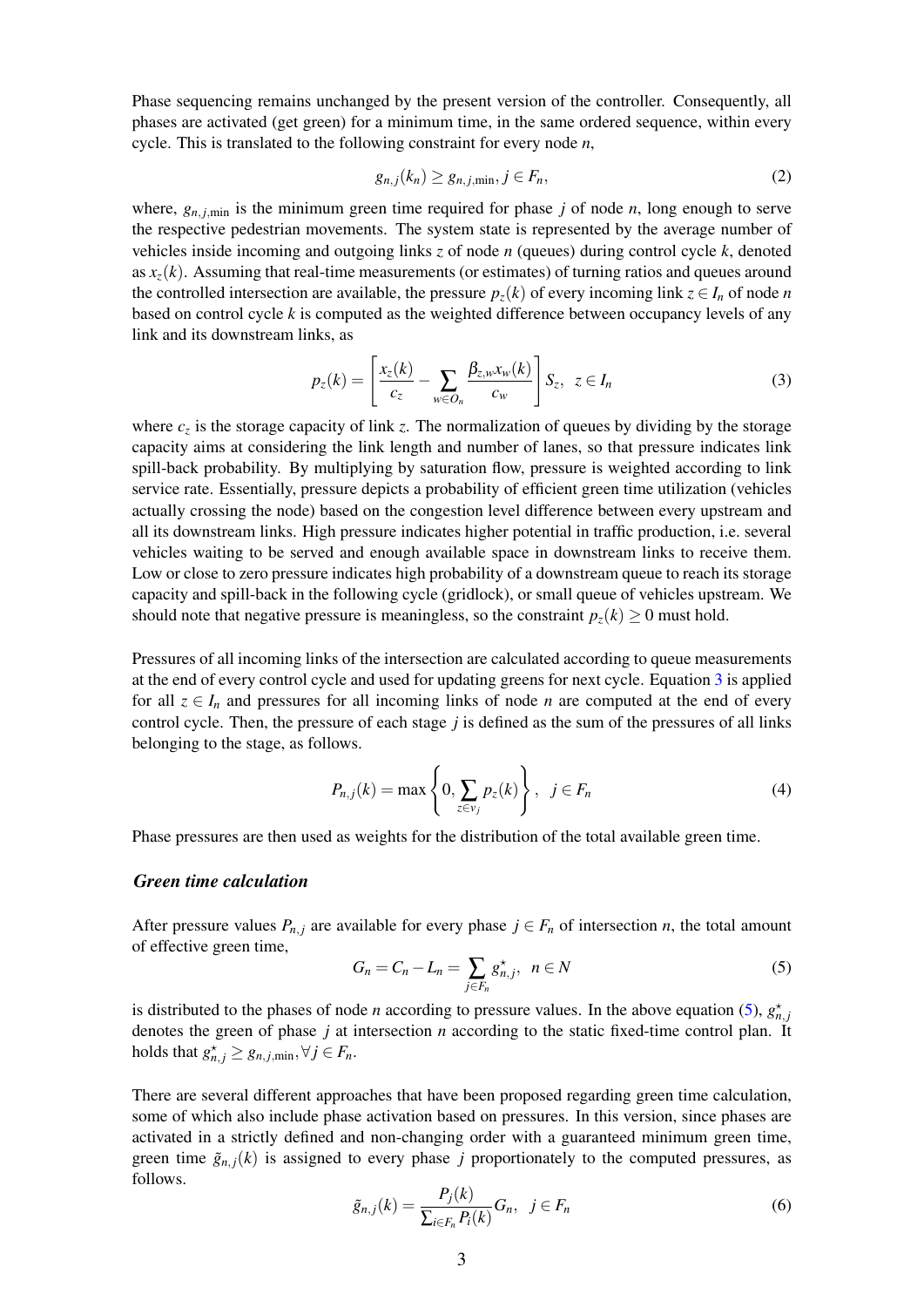Eq. [\(6\)](#page-2-2) provides the raw green times calculated according to MP control logic. However, these values cannot be immediately applied, because they need to comply to constraints of minimum and maximum green time duration and integer values. Therefore, an additional step is added in the process, whose objective is to translate outputs of eq. [\(6\)](#page-2-2) to practically applicable green times  $G_{i,j}$ . This is done by solving online the following optimization problem (similar to [\(Diakaki,](#page-11-11) [Papageorgiou, & Aboudolas,](#page-11-11) [2002\)](#page-11-11)):

$$
\begin{array}{ll}\n\text{minimize} & \sum_{j \in F_n} \left( \tilde{g}_{n,j} - G_{n,j} \right)^2 \\
\text{subject to} & \sum_{j \in F_n} G_{n,j} + L_n = C_n \\
& G_{n,j} \ge g_{n,j,\text{min}}, \ j \in F_n \\
& |G_{n,j} - G_{n,j}^p| \le g_{n,j}^R \\
& G_{n,j} \in \mathbb{Z}^+ \\
& \forall j \in F_n\n\end{array} \tag{7}
$$

According to the above formulation, the applicable green times  $G_{n,j}$ , for every phase  $j \in F_n$ , should be as close to the controller-defined greens  $\tilde{g}_{n,j}$  as possible, while satisfying a set of constraints. The first constraint states that eq. [\(1\)](#page-1-0) must always hold, therefore the sum of the updated feasible green times plus the total lost time  $L_n$  should be equal to cycle  $C_n$ . The second constraint ensures minimum green duration  $g_{n,i,\text{min}}$  (see eq. [2\)](#page-2-3). In order to avoid potential instability due to large changes in the signal timing happening too fast, we impose an upper threshold to the allowed absolute change of phase duration between consecutive cycles. This is expressed in the third constraint, where  $G_n^p$  $P_{n,j}$  denotes the applied green times of the previous cycle and  $g_{n,j}^R$  is the maximum allowed change of the duration of phase *j* between consecutive cycles. Finally, feasible green times must belong to the positive integers set. This type of integer quadratic-programming problem can easily be solved by any commercial solver fast enough to allow online solution after every control cycle. The optimal values of variables  $G_{n,j}$ ,  $\forall j \in F_n$ , are the new feasible greens of phases of node *n*, which will be applied in the next cycle. The above process, which is repeated at the end of every cycle, is only a function of traffic information around the intersection, without any information about the rest of the network. It only requires real-time queue measurements of the adjacent intersections and respective turning ratios.

#### *Critical node selection method*

This study aims at investigating the network-wide effectiveness of decentralized MP control when only a fraction of the network intersections are controlled, which would drastically decrease implementation cost. Therefore, a classification method to identify critical network nodes in terms of MP control is developed. Thinking that MP aims at stabilizing and balancing the queues around nodes, an intuitive hypothesis is that controlling intersections experiencing high levels of congestion and variance of queues forming at surrounding links would benefit more by MP control. On this basis, we propose the following node selection process, where congestion level and variance of queues are defined as follows:

- Step 1: Traffic simulation of the network with expected demand (or traffic data collection) is performed with only fixed-time signal control and peak-period results are extracted.
- Step 2: For every network node *n* and for a pre-defined peak-period *P*, the number of control cycles  $N_c^n$  during which *n* is highly congested is counted. Binary function  $C(k)$  dictates that any node *n* is considered highly congested during cycle *k* if average queue of any incoming link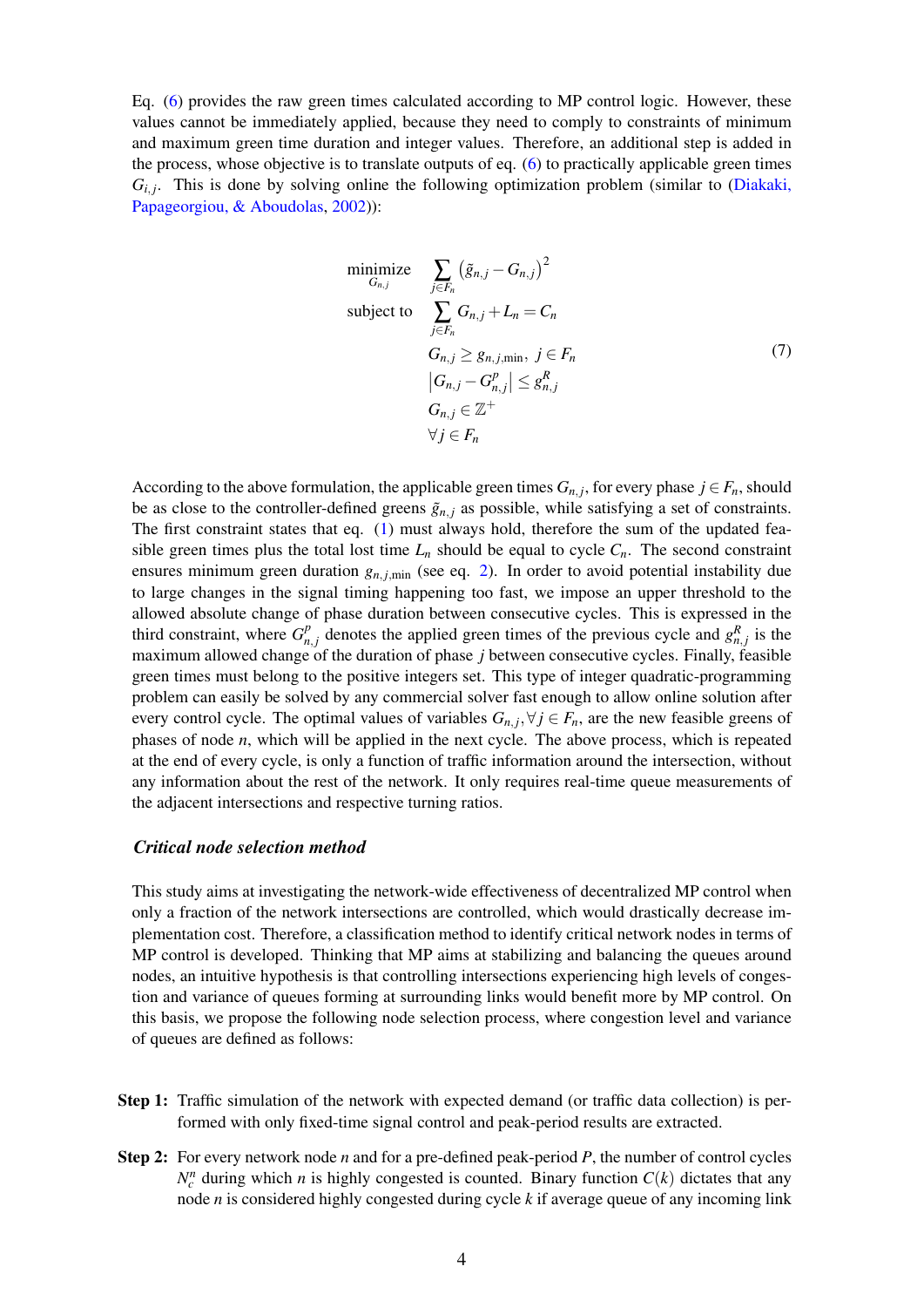$z \in I_n$  during *k* is higher than a percentage of its storage capacity. In the current analysis, we set this to value to 80% as this significantly increases the possibility for spill-back occurrence (see [\(Geroliminis & Skabardonis,](#page-11-12) [2011\)](#page-11-12). Therefore,

$$
N_c^n = \sum_{\forall k \in P} C_n(k),\tag{8}
$$

$$
C_n(k) = \begin{cases} 1, & \text{if } \frac{1}{t_k} \sum_{i=(k-1)t_k+1}^{kt_k} x_i(i) \ge 0.8c_z, & z \in I_n \\ 0, & \text{else} \end{cases}
$$
(9)

where  $t_k$  is the number of discrete time-steps composing one control cycle.

- Step 3: Nodes remaining congested for more than  $\hat{N}$  cycles of the defined peak period are candidates for MP controller, i.e. nodes belonging to set  $S_{MP} = \{ n \in N | N_c^n > \hat{N} \}$ , where  $\hat{N}$  is a user-defined case-dependent threshold. All remaining nodes are disregarded.
- Step 4: For every node  $n \in S_{MP}$ , we calculate two quantities:  $m_1^n$  which expresses the average congestion experienced by node *n* during peak-period, computed as

$$
m_1^n = \frac{1}{t_p} \frac{1}{\|I_n\|} \sum_{i \in T_p} \sum_{z \in I_n} \frac{x_z(i)}{c_z} \tag{10}
$$

where  $T_P$  is the set of time-step indices corresponding to the peak period and  $t_p$  is the size of this set, i.e.  $t_p = ||T_P||$ , and  $m_2^n$ , which expresses the average variance of the queues forming around a node during peak-period, computed by

$$
m_2^n = \frac{1}{t_p} \sum_{i \in T_p} \text{var}\big(X_z^n(i)\big) \tag{11}
$$

where  $X_{z}^{n}(i) = \{x_{z}(i)/c_{z} | \forall z \in I_{n}\}\$  is the set of normalized queues of all incoming links *z* of node *n* at time step *i*.

Step 5: We create the set of MP controlled nodes by selecting all nodes out of set *SMP*, for which  $m_1^n > M_1$  and  $m_2^n > M_2$ , where  $M_1$  and  $M_2$  are user-defined thresholds. These will determine the number of nodes that will be selected, so they can be defined according to the approximate number of nodes that we wish to include in the MP control layout. Short variations around the selected values do not significantly influence the results.

### 3. RESULTS AND DISCUSSION

A modified version of link-based Store-and-Forward (SaF) traffic model (see [\(Tsitsokas, Kouvelas,](#page-11-13)  $\&$  Geroliminis, [2021\)](#page-11-13) is used as a simulator to evaluate a set of different MP node layout scenarios for a realistic case study. A replica of Barcelona city center traffic network is used and traffic is simulated for a realistic Origin-Destination demand matrix and fixed-time traffic signal plan for all controlled intersections. The network is composed of 1570 links and 933 nodes, out of which 565 represent signalized intersections with signal control cycles of 90 sec.

Firstly, sets of randomly selected MP node layouts are tested to create a benchmark and compared to those constructed via the proposed selection strategy, in terms of total travel time. Different network MP penetration rates are tested in both cases. The fixed-time control (FTC) case and the full-network MP application to all eligible nodes (labelled as '100%') are used as reference cases. The selection strategy is applied in two modes: direct MP node selection, based on selection measures computed from FTC results; and incremental node selection in steps of 5% nodes (27 nodes), where measures are recalculated in every step from MP simulation results of the previous step.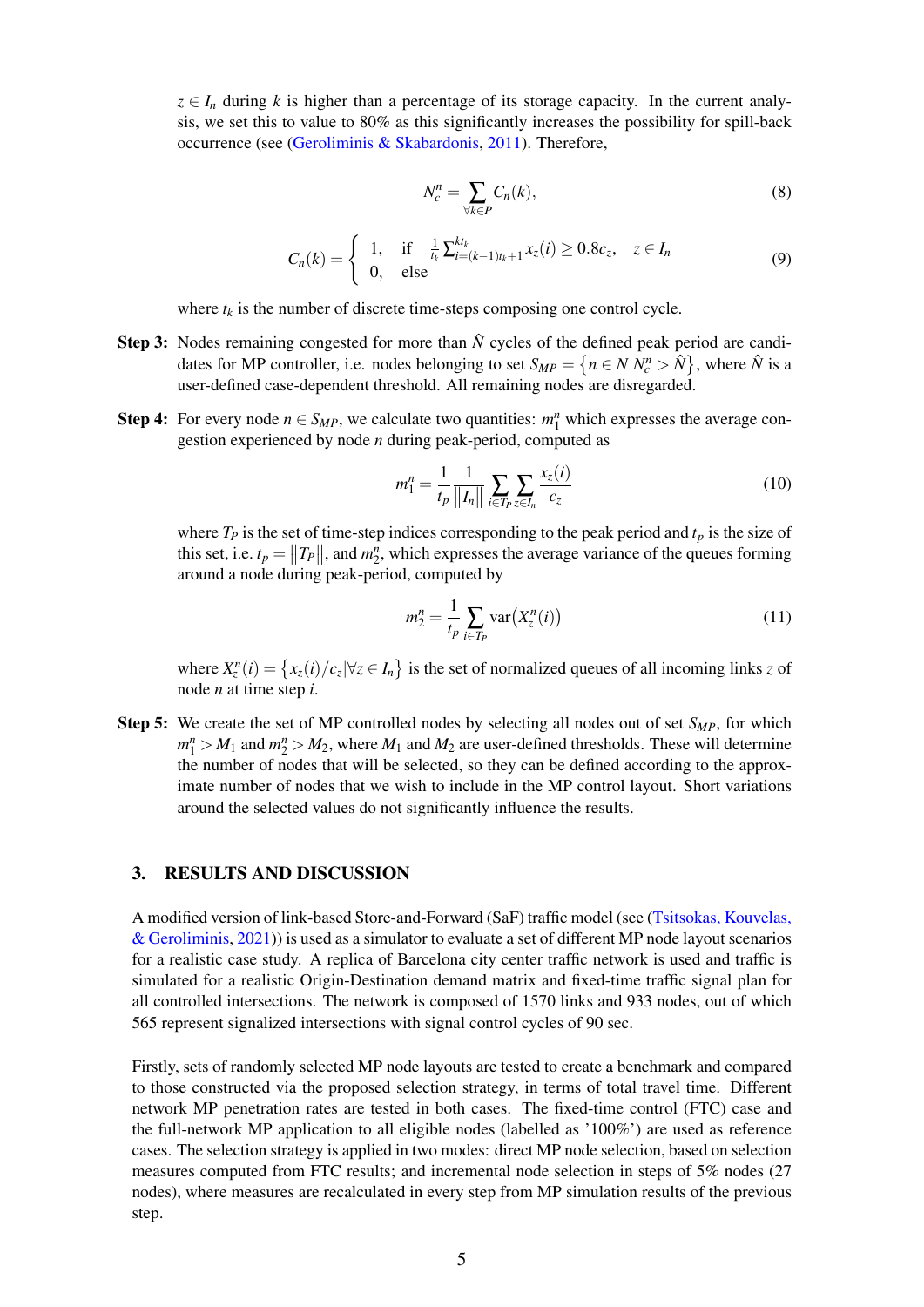<span id="page-5-0"></span>Table 1: Performance measures for different MP node percentages selected by the proposed method. The values show percentile difference with respect to FTC scenario (no MP control).

| <b>Fraction of MP nodes</b>                                     | $100\%$ | $10\%$ | 20% | $30\%$ |
|-----------------------------------------------------------------|---------|--------|-----|--------|
| Total travel time (VHT)   -30.00%   -24.14%   -27.45%   -22.64% |         |        |     |        |
| Mean VQ length (veh)   -41.53%   -36.09%   -38.54%   -33.11%    |         |        |     |        |

A 6-hour simulation with a 15-minute warm-up period and 2-hour peak is executed for all tested scenarios. Turning ratios of SaF model, that reflect routing decisions, are dynamically recalculated in regular intervals based on time-wise shortest paths, that are calculated based on model-estimated link speeds. An impact analysis of MP control schemes is performed in the node level by comparing mean and variance of node queues and high congestion duration, i.e. the defined selection measures, before and after the MP application.

Figure [1](#page-6-0) shows the utilized network, partitioned in three homogeneous regions, and indicates the locations of MP nodes used in every scenario, when node assignment is done in one step based on FTC case results. A 2-hour peak-period (1.5 to 3.5 h) composed by 80 control cycles is defined for the selection process. Different threshold values  $M_1$  and  $M_2$  are set for every homogeneous region, and combined with congestion threshold  $\hat{N}$ , result in a target node percentage (10%, 20%) etc.). It is clear that as congestion has strong spatial correlations due to queue propagation, in most cases the chosen intersections form a sequence of nodes in arterial of the network. Figure [2](#page-7-0) depicts the performance change of all tested scenarios, in terms of total travel time in vehiclehours travelled (VHT), with respect to the FTC case (no MP control). Ten randomly selected MP node sets are evaluated for every target percentage of network nodes controlled by MP, whose performance is represented by boxplots, while results of MP node sets generated by the proposed selection strategy are depicted by rhombuses for the one-step (direct) assignment mode, and by squares for the incremental assignment mode. Firstly, MP is demonstrated effective in improving network traffic performance in all cases, even with random node selection. However, it is evident that targeted selection is crucial for better MP performance, as all random cases result in significantly smaller performance improvement compared to the corresponding cases of node selection, showing the proposed selection method effective in identifying critical nodes for MP application. We observe that by applying MP in only 20% of eligible network nodes, we achieve around  $27\%$ travel time improvement compared to FTC, while in case of all nodes controlled, we only achieve an additional 3%. Therefore, we achieve close to maximum performance by only one fifth of MP implementation cost. Detailed results are shown in Table [1](#page-5-0) for the total travel time and the mean virtual queue size (vehicles that are stored in the origin sources of demand generation).

Regarding the direct vs. incremental MP node assignment, we observe that both lead to similar performance, with the direct assignment being slightly more efficient. This observation may indicate that MP installation can cause traffic changes that affect other network nodes, especially in a dynamic environment where travellers adjust their paths accordingly to current network conditions. Further research is required in this direction.

In a more detailed analysis of the impact of MP controller to node performance, and with the aim of assessing the node selection criteria of the proposed method, figure [4](#page-8-0) depicts the node classification according to measures  $m_1$ ,  $m_2$  and  $N_c$  before and after the MP assignment and application, i.e. for the cases 10% and 20% nodes, for the selected peak-period of 2 hours. The first row of figures shows the situation before MP (FTC) while the second shows the situation after MP is applied to the selected nodes. Selected nodes are colored in blue and non-selected nodes in light green. We observe that node queue variance  $m_2$  is reduced for many of the selected nodes,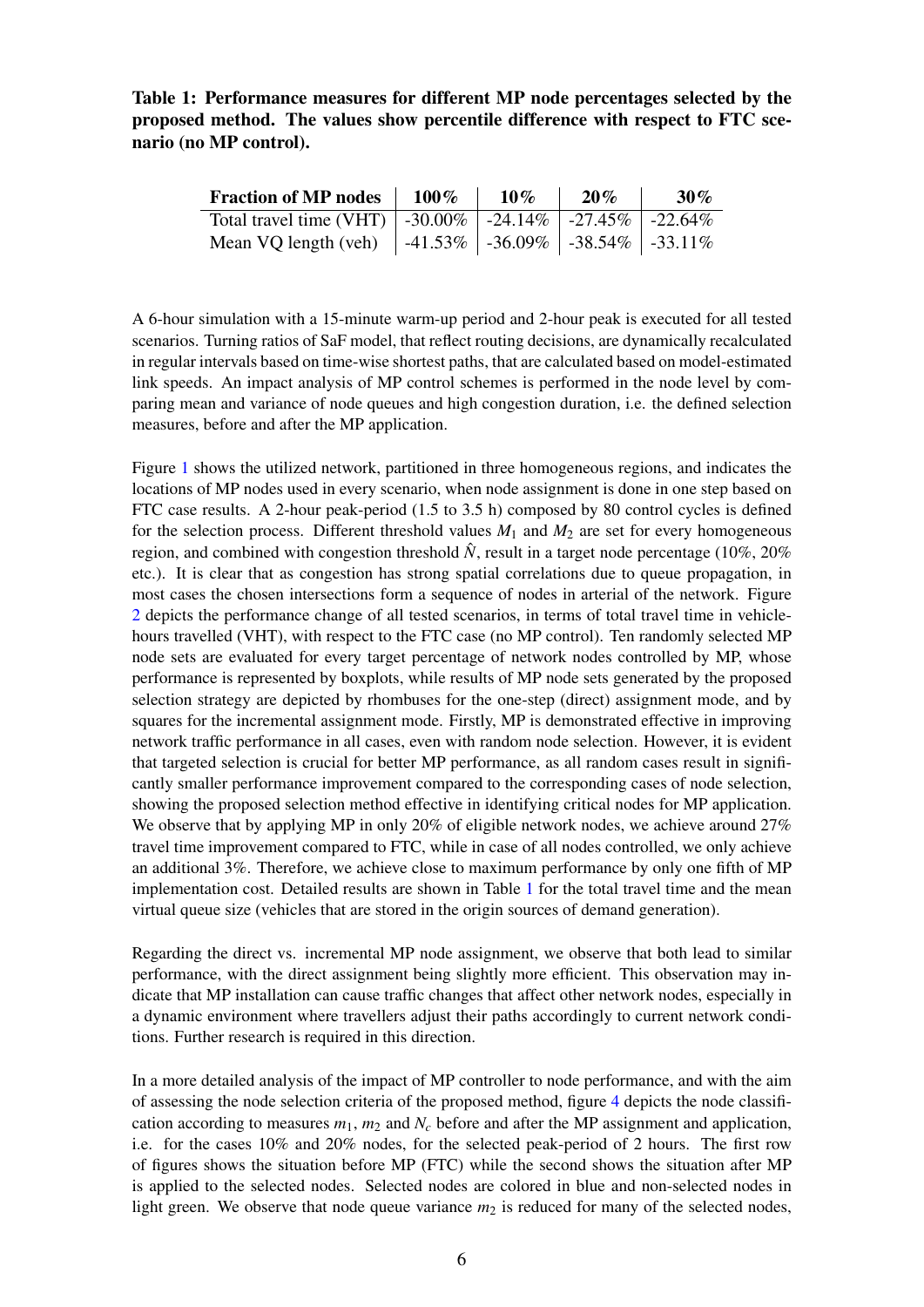<span id="page-6-0"></span>

Figure 1: Plan of the studied network with selected MP nodes visualization: (a) Case 10%; (b) Case 20%; (c) Case 30%.

while and duration of high congestion (*Nc*) also drops for many selected nodes, though not for all. Moreover, figure [3](#page-7-1) presents the cumulative distribution functions (CDF) of the average change in the same three measures among all MP and non-MP nodes before and after MP implementation, for three node layouts. Table [2](#page-9-0) lists the mean values of change for all measures and cases. We can see from both, that the majority of nodes receiving MP controller tend to significantly reduce their variance and high congestion time, with very few nodes experiencing increase. Mean node occupancy, quantified by  $m_1$ , also increases in many nodes, but this may indicate that several MP nodes actually increase their occupancy because more vehicles are able to be served due to the increase of system capacity induced by MP.

The system seems to increase its service capacity by introducing MP controllers, even to fraction of network intersections, as shown in figure [5.](#page-10-0) In [5\(](#page-10-0)a) the Macroscopic Fundamental Diagram (MFD) of production vs. vehicle accumulation is plotted for all cases, where all MP curves are above the FTC, meaning that the network manages to increase its serving capacity, reaching higher values of production for the same demand without increasing congestion level. The same is also evident by the increased maximum vehicle accumulation (see fig. [5\(](#page-10-0)d)) compared to FTC case, without significant drop in the respective production. Consequently, virtual queues forming outside the network reduce significantly in MP cases, as shown in [5\(](#page-10-0)b), while trips finish in a higher rate, as shown in  $5(c)$  $5(c)$ . A clearer depiction of production evolution over time is given in  $5(e)$ , where higher network capacity compared to FTC is demonstrated in all MP cases. Comparing the MP cases with different number of controlled nodes, we can see that differences between them are disproportionately small compared to their implementation costs, that rises with the number of controlled intersections.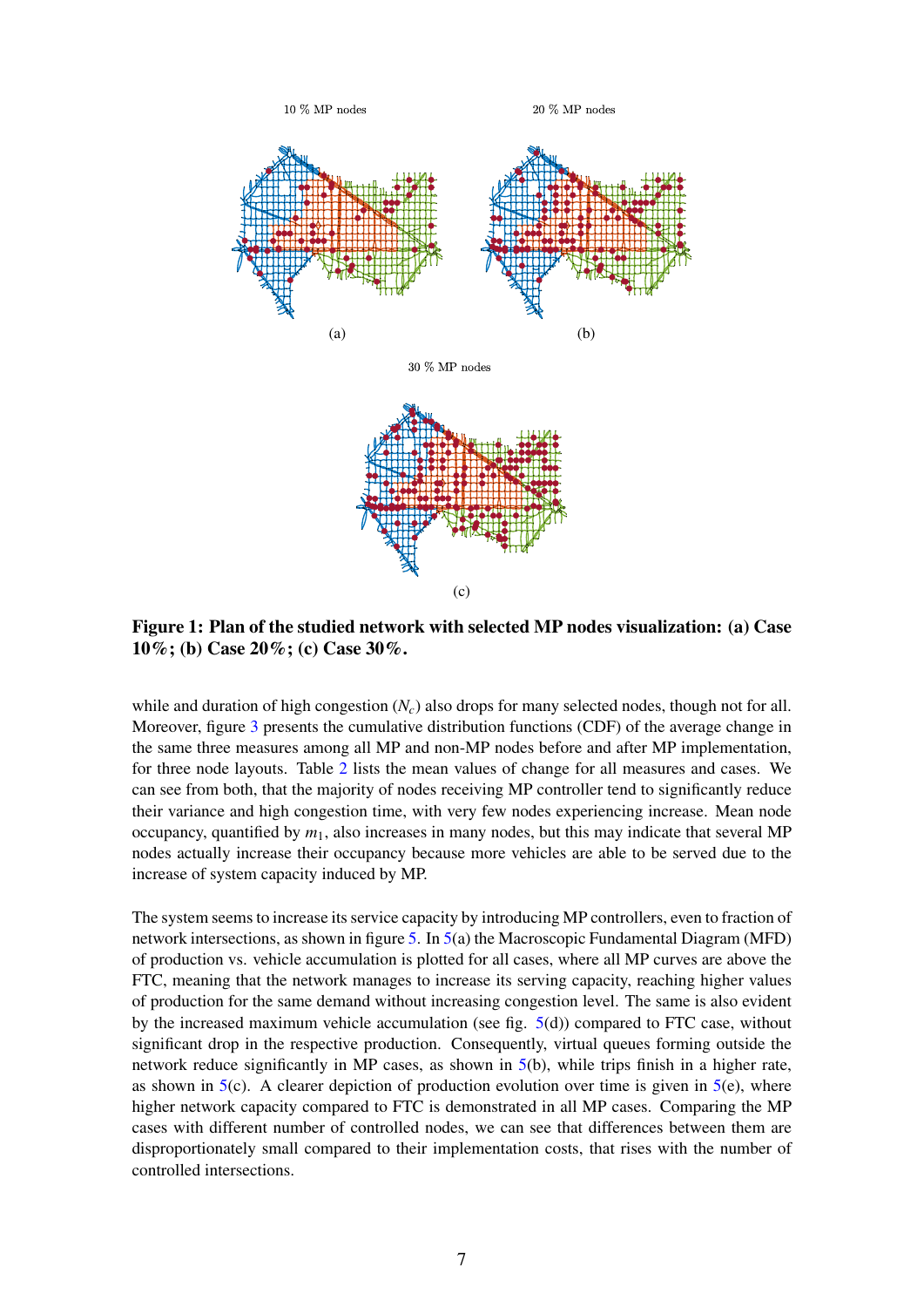<span id="page-7-0"></span>

Figure 2: Comparison of travel time improvement with respect to the fixed-time control (FTC) case of tested cases. Boxplots depict performace of randomly selected node sets. Diamonds and squares correspond to the proposed selection strategy. Circle shows performance of case with all nodes controlled.

<span id="page-7-1"></span>

Figure 3: Empirical CDF for the observed difference in selection metrics  $m_1$ ,  $m_2$  and *N<sub>c</sub>* after MP application, with respect to their values in FTC case, separately for MP (blue) and non-MP (red) nodes. The  $*$  indicates FTC case.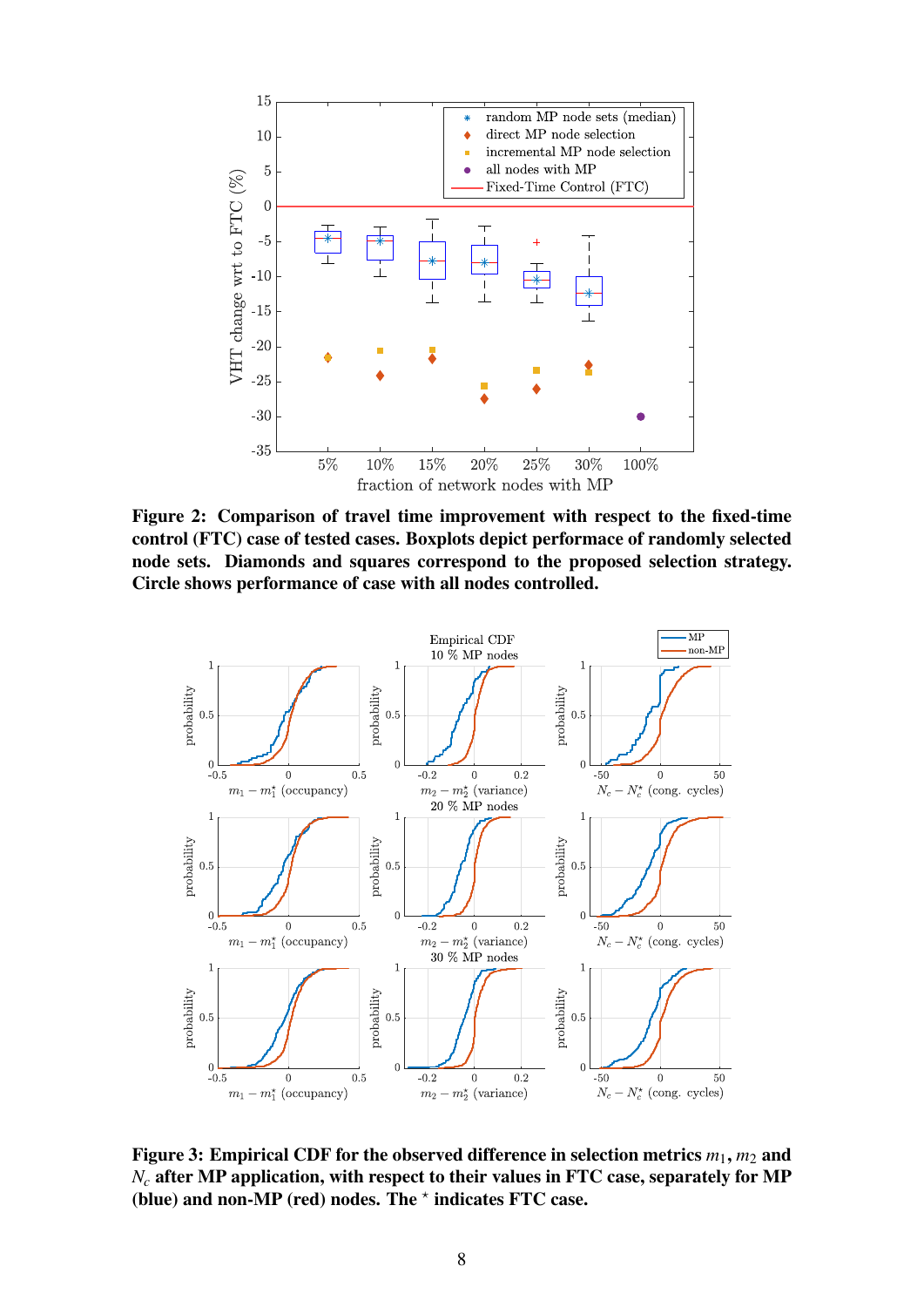<span id="page-8-0"></span>





Figure 4: Changes in measures  $m_1$ ,  $m_2$  and  $N_c$ , reflecting average node occupancy, queue variance and high congestion time, respectively, for MP (blue) and non-Mp (green) nodes, before and after MP implementation. FTC represents the situation before, which is used for the selection of nodes: (a) case of 10% nodes; (b) case of 20% nodes.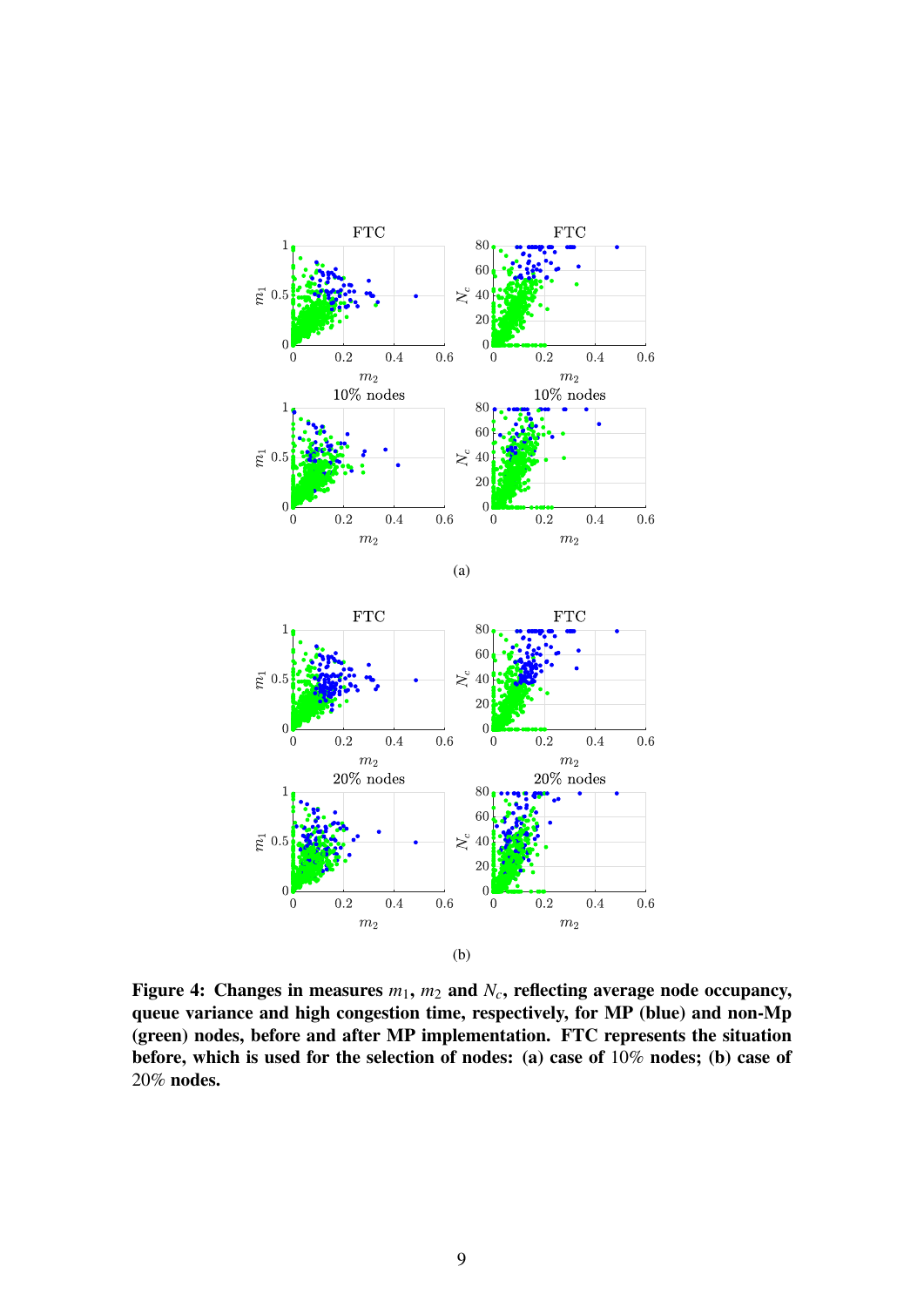<span id="page-9-0"></span>Table 2: Mean values of differences of node selection metrics with respect to FTC for different MP node sets (cases), calculated separately for nodes with and without MP controller.

| Case | <b>Nodes</b> | $m_1 - m_1^*$ | $m_2 - m_2^*$ | $N_c-N_c^{\star}$ |
|------|--------------|---------------|---------------|-------------------|
| 10%  | <b>MP</b>    | $-0.0146$     | $-0.0604$     | $-11.41$          |
|      | non-MP       | 0.0239        | 0.0061        | 2.9619            |
| 20%  | <b>MP</b>    | $-0.0364$     | $-0.0569$     | $-11.47$          |
|      | non-MP       | 0.0187        | 0.0047        | 2.2719            |
| 30%  | <b>MP</b>    | $-0.0296$     | $-0.0460$     | $-8.8463$         |
|      | non-MP       | 0.0250        | 0.0104        | 3.2165            |

## 4. CONCLUSIONS

In this work, decentralized signal control based on the existing Max-Pressure controller is presented and applied in a large-scale network instance using a dynamic queue-based traffic simulation model. We focus on investigating how system performance of MP framework is affected by changing the number of controlled intersections, in an effort to increase the method's applicability by decreasing the cost related to its infrastructure requirements. We propose and evaluate the effectiveness of a classification method for critical node identification, based on information of currently experienced congestion, mean and variance of adjacent queues, with the aim of identifying a MP node layout that would lead to high performance with lower cost, which translates in achieving maximum travel time improvement with minimum number of controlled nodes.

The results unravel several interesting findings. Firstly, significant improvement in travel time and network serving capacity is achieved in all MP scenarios. The proposed critical node selection method is shown effective in generating MP node sets that not only perform significantly better than randomly selected sets, but also achieve performance close to the one of the global MP implementation. Moreover, MP leads to increasing the network serving capacity, in terms of travel production, even with few controlled nodes. In the proposed case study, it was found that more than 90% of the performance improvement by global MP application can be achieved by controlling only 20% of networks nodes, therefore with a cost reduced by 80%. Secondly, it is shown that MP is particularly efficient in reducing queue variance and congestion levels in the proximity of the controlled node, but it can also have a wider network effect in other nodes, not necessarily in the proximity of the controlled ones. In other words, the ability of MP controller in reducing traffic heterogeneity in congested networks is demonstrated. This can motivate research in efficient ways of combining decentralized MP control with centralized control systems, such as MFD-based perimeter control, that can highly benefit from this property. Future work should include the combination of MP node selection with perimeter control. A recent study by [\(Keyvan-](#page-11-14)[Ekbatani, Gao, Gayah, & Knoop,](#page-11-14) [2019\)](#page-11-14) combined an adaptive local controller in all nodes together with perimeter control for a single region and showed important improvements. Investigating how a novel critical node selection method coupled with perimeter control for multi-region systems could improve traffic performance should be a research priority.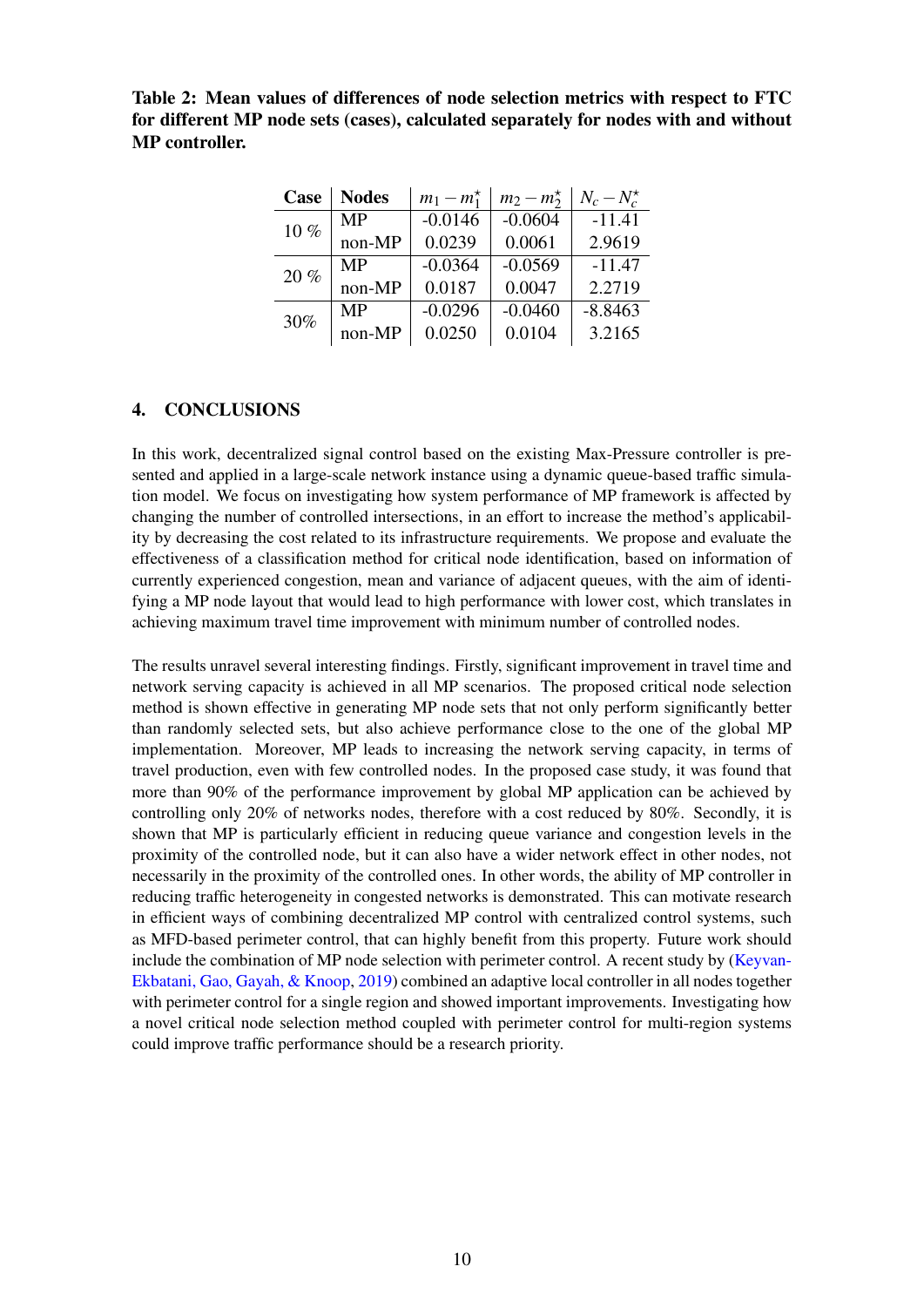<span id="page-10-0"></span>

Figure 5: Comparison of simulation results of the three best performing MP control scenarios, with 10%, 20% and '100%' MP nodes, compared to the fixed-time control case 'FTC'.